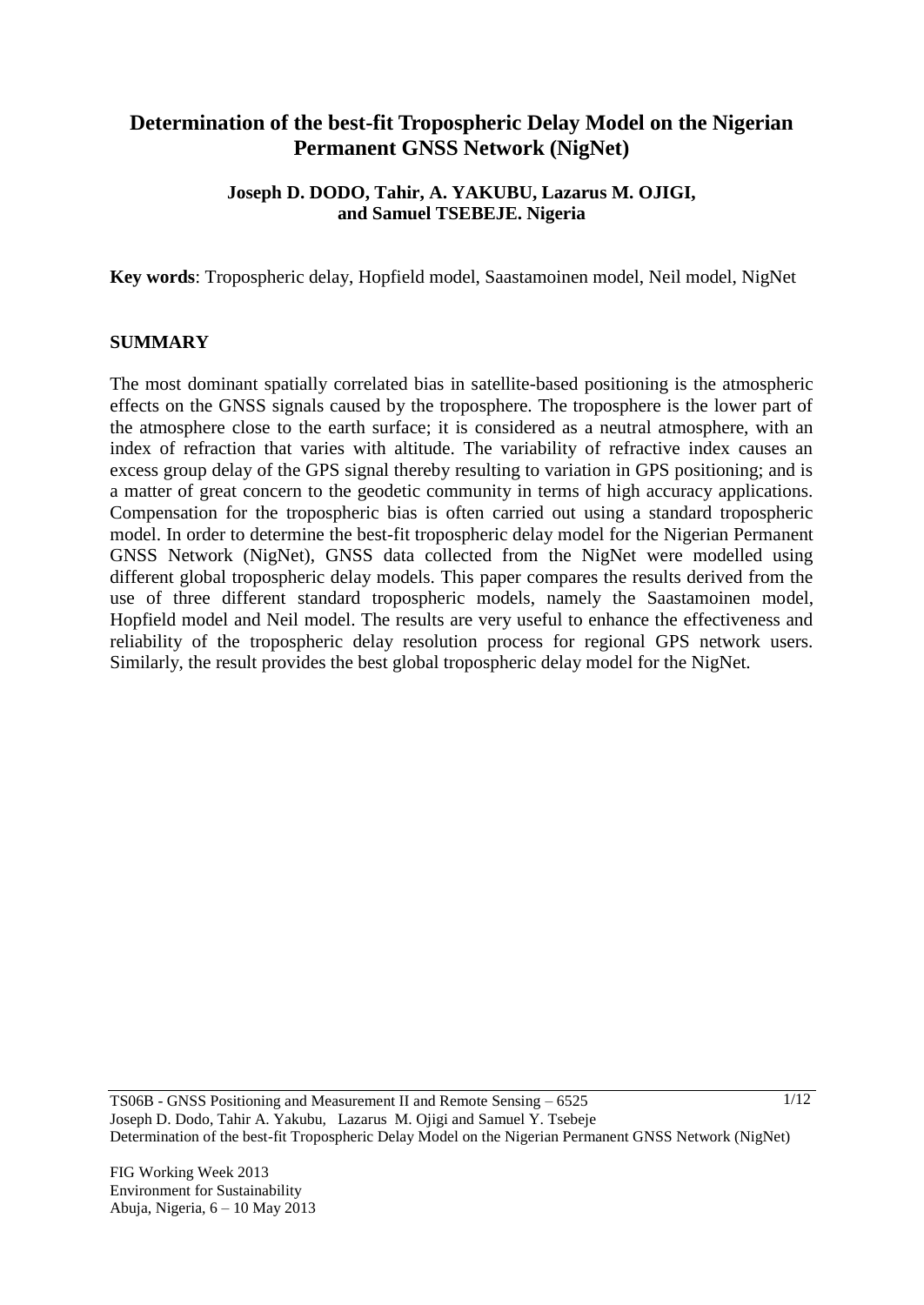### **Determination of the best-fit Tropospheric Delay Model on the Nigerian Permanent GNSS Network (NigNet)**

## **Dr. Joseph D. DODO, Tahir, A. YAKUBU, Dr. Lazarus M. OJIGI, and Samuel TSEBEJE. Nigeria**

## **1. INTRODUCTION**

One of the fundamental issues in Network GPS is the ability to mitigate all potential errors and biases in the system. The term *bias* here refers to a physical phenomena whereas the term *error* refers to the quantity remaining after the bias has been mitigated (Bingley, 2004). Error sources are the satellite-related errors, (satellite coordinate errors, satellite clock offsets and satellite ephemeris errors), the atmospheric-related errors (tropospheric and ionospheric errors) and the station-related errors (receiver clock offsets, antenna phase centre variations, multipath, solid earth tides and ocean tide loading). The carrier phase measurements are compromised by these errors; as such most of the errors except for troposphere, receiver clock and ionospheric delay can be mitigated to some extent through modelling (Rizos, 2002). The ionospheric delay which is a function of the total electron content along the signal path, and the frequency of the propagated signal can be eliminated because of its frequency dependency by using double-frequency ionospheric free linear combination (Leick, 2004; Hofmann-Wellenhof et al., 2001).

The troposphere, lower part of the atmosphere close to the earth surface, is 9 km over the poles and 16 km over the equator (Sickel, 2008) and extends from the sea to about 50 km (Hofmann-Wellenhof et al., 2001). It is considered as a neutral atmosphere. This region has an index of refraction that varies with altitude. The index of refraction is slightly greater than unity, causing an excess group delay in the signal waveform beyond that of free space. Hence it is regarded as a non-dispersive region affecting the L1 and L2 signals by the same amount. Due to the highly variable tropospheric water vapour content, it is difficult to achieve desired accuracy in this region (Ahn et al., 2006).

The tropospheric delay is a function of elevation and altitude of the receiver which depends on factors such as atmospheric temperature, pressure and relative humidity. It is not frequency-dependent as is the case with the ionosphere and cannot be eliminated through linear combination of L1 and L2 observations (Satirapod and Chalermwattanachai, 2005).

Several global tropospheric models such as the Saastamoinen model, Hopfield model, Neil model etc. have been empirically developed and employed in GPS timing receivers to correct for the tropospheric delay. These models are derived using data from available radiosonde obtained from Europe and North America continents. The global atmosphere conditions, used as constants in these models, provide a broad approximation of the tropospheric conditions, but ignore the actual atmospheric conditions on a given location, i.e., do not take into account the latitudinal and seasonal variations in the atmosphere (Roberts and Rizos, 2001). Besides, daily variation in temperature, pressure and relative humidity can lead to error in tropospheric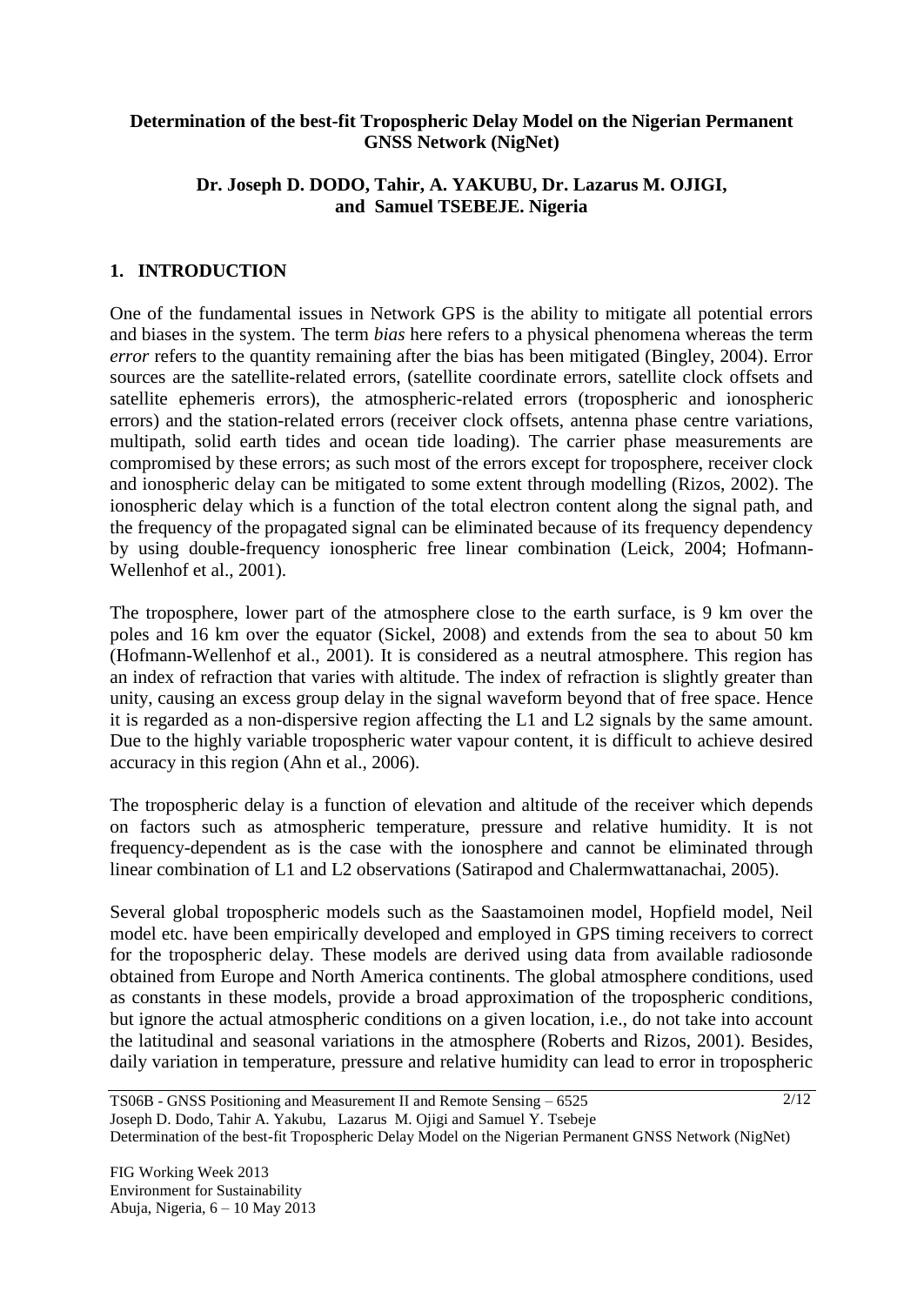delays obtained using the global tropospheric models especially in the height components. (Dodo and Kamarudin, 2008). The location of Nigeria in the equatorial and tropical region makes it susceptible to high tropospheric effect thereby having an adverse effect on the GPS signals which, in turn, affects positioning.

A study conducted by Tajul et al. (2005) in the South-East Asia, investigating tropospheric delay at the regional level revealed that there is a wide variation in tropospheric delay which has impact on the precision of the GPS positioning activities in the region. The variation becomes high during the months of November to early March and early May to August which are regarded as periods of high rainfall. The result also shows that, the *a priori* models could not effectively remove the residual troposphere delay except with the application of a scale factor in the least square estimation process.

In order to determine the best-fit tropospheric model for processing of data collected from the Nigerian Permanent GNSS Network, the need to investigate the impact of the different global tropospheric models on the network becomes imperative. This paper presents the outcome of such research conducted using three global tropospheric delay models, namely Refined Saastamoinen model (Saastamoinen, 1973), Modified Hopfield model (Hopfield, 1969) and Neil model (Neil, 1996). At least one of these models is available in most GPS software packages.

The paper is arranged in five sections. The second section describes the Test Network (MyRTKnet) and data collected. The third section explains the data processing strategy employed. The fourth section presents the analysis of the results obtained, followed by conclusions as the final section.

## **2. THE NIGERIAN PERMANENT GNSS REFERENCE NETWORK (NIGNET)**

The Nigerian Permanent GNSS Reference Network (NIGNET) is established by the Office of the Surveyor General of the Federation (OSGoF). The goal of the NIGNET is to implement new reference frame for Nigeria in line with the recommendation of the United Nation Economic Commission of Africa (UNECA) through Committee on Development, Information Science and Technology (CODIST) (Jatau et al, 2010).

The core of NIGNET is formed by network of Global Navigation Satellite System, Continuous Operating Reference Stations (CORS). It is expected that, NIGNET will directly contribute to the Africa Reference Frame (AFREF). Presently, there are eleven (11) NIGNET CORS stations as shown in Figure 1. With the growing capabilities of GPS as a high precision positioning system for surveying and mapping, monitoring geophysical hazards, sea level change and as well as coordinating geodetic activities; there is a necessity for the NIGNET stations to be defined on the precise reference system such as International Terrestrial Reference System (ITRS) that managed the International Terrestrial Reference frame (ITRF).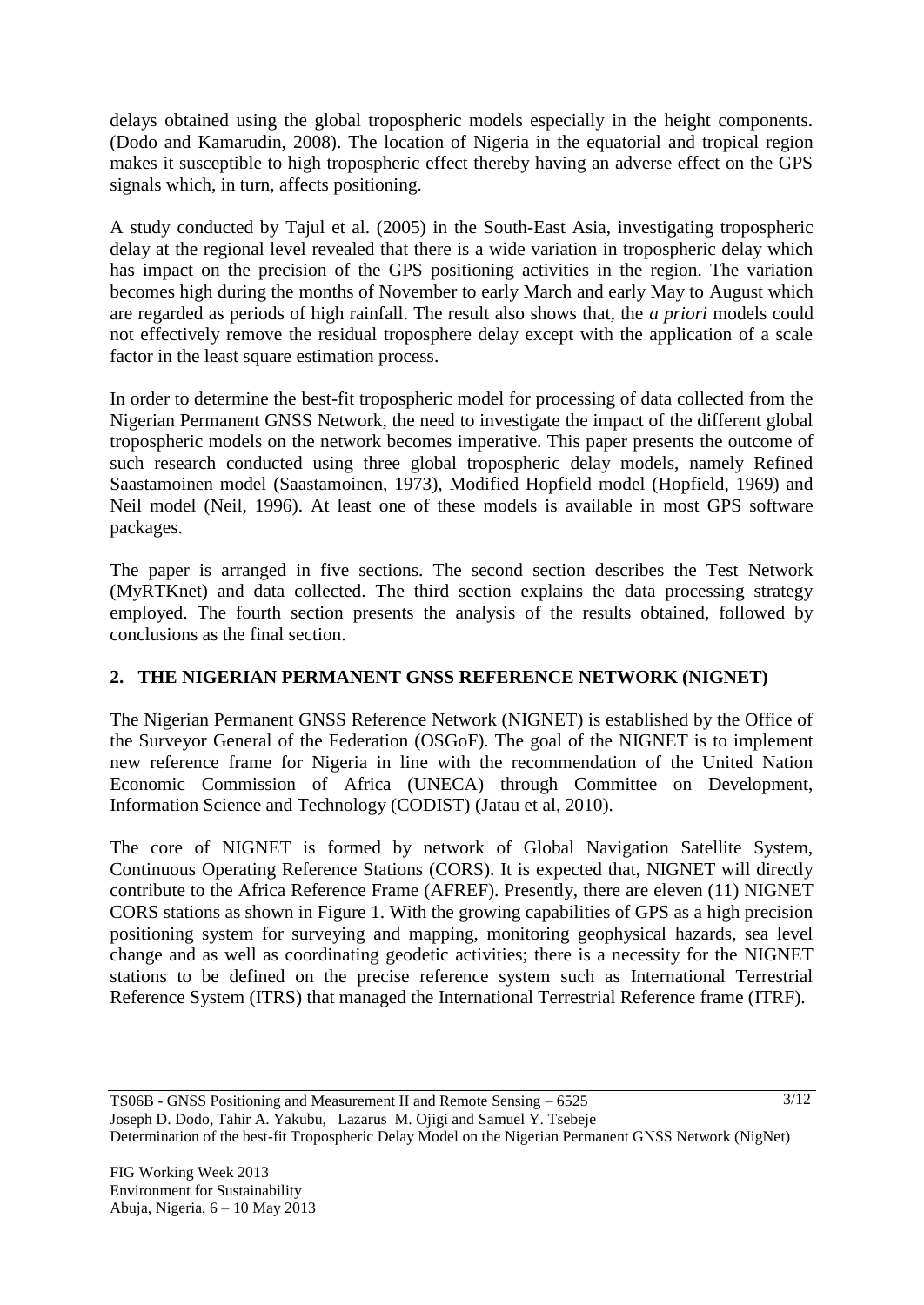

**Figure 1:** The Nigerian Permanent GNSS Reference Network (NIGNET)

## **3. MATERIALS AND METHOD**

The use of network of reference stations, instead of the single reference station, has become widely acceptable within the GNSS community as solution for high precision satellite positioning applications (Vollath et al, 2000). This allows modelling of the atmospheric errors such as the tropospheric propagation delays that complicate the process of ambiguity fixing, which is often considered necessary for high-precision positioning and thus, significantly reducing the errors for long baselines thereby enhancing positioning accuracy

#### **3.1 Study Area**

Six (6) stations of the Nigerian Permanent Network of Continuously Operating Reference Stations (CORS) were used. The choice of these stations is due to data availability from these stations for the period of study compared to other stations of the network. Table 1 shows description of the six (6) NIGNET stations used in this research.

| ravie i<br>Describiton of the NIGNET Site |                          |                 |         |         |                     |                      |                    |  |  |
|-------------------------------------------|--------------------------|-----------------|---------|---------|---------------------|----------------------|--------------------|--|--|
| <b>Station</b>                            | <b>Station locations</b> | <b>Receiver</b> | Antenna | Antenna | App. Lat. $(N)$     | App. Long. $(E)$     | <b>Ellipsoidal</b> |  |  |
| ID                                        |                          |                 |         | ht(m)   |                     |                      | height $(m)$       |  |  |
| <b>ULAG</b>                               | University<br>ΩŤ         | l Trimble       | Choke   | 0.1710  | $06^{0}$ 31'2.375'' | $03^{0}$ 23'51.444'' | 44.5752            |  |  |
|                                           | Lagos, Lagos             |                 | Ring    |         |                     |                      |                    |  |  |

Table 1 Description of the NIGNET Site

TS06B - GNSS Positioning and Measurement II and Remote Sensing – 6525 Joseph D. Dodo, Tahir A. Yakubu, Lazarus M. Ojigi and Samuel Y. Tsebeje Determination of the best-fit Tropospheric Delay Model on the Nigerian Permanent GNSS Network (NigNet)  $4/12$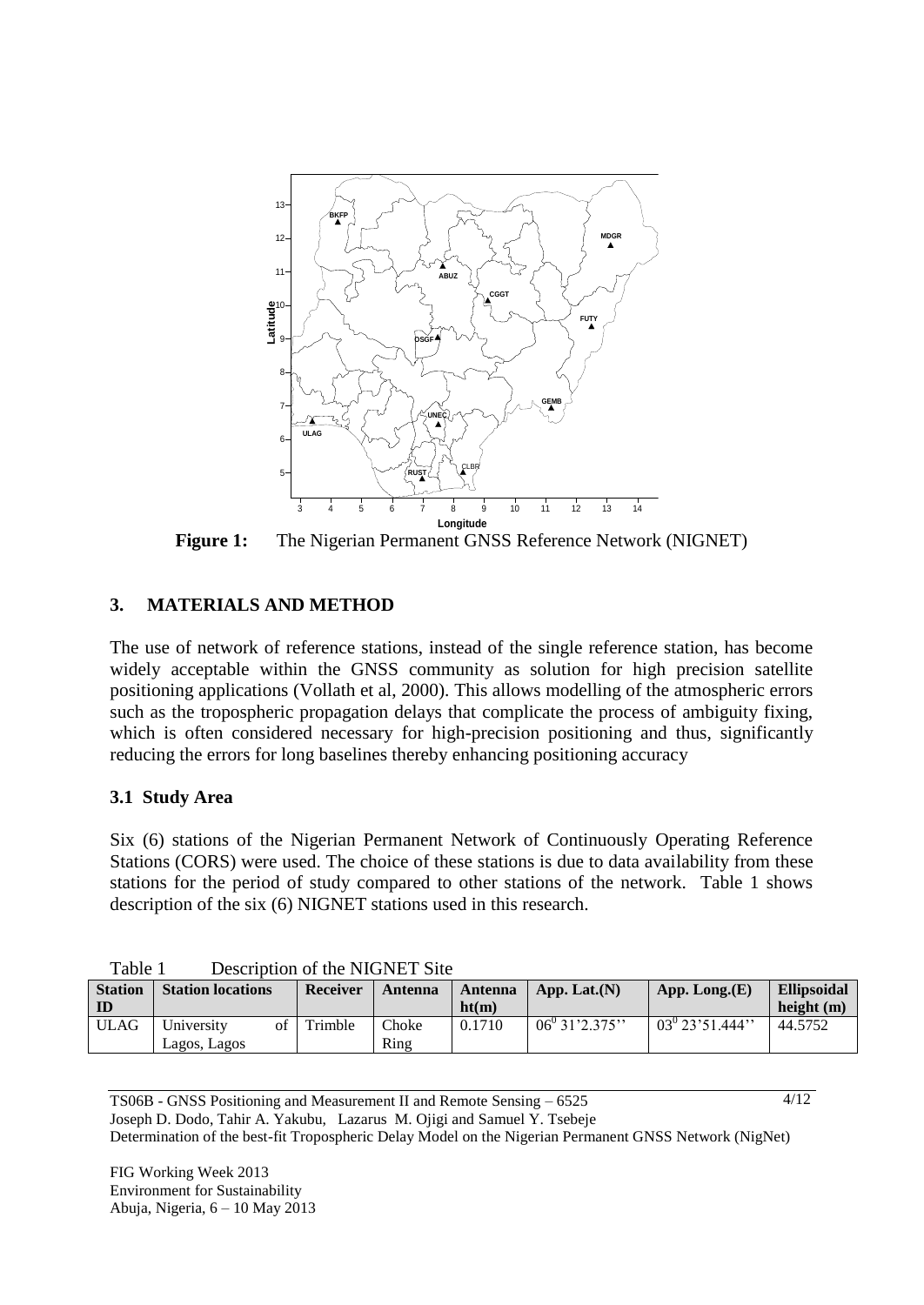| <b>RUST</b> | River State Univ. of | Trimble | Choke | 0.1710 | $04^0$ 48'6.609"      | $06^0 58' 42.677''$           | 45.5892  |
|-------------|----------------------|---------|-------|--------|-----------------------|-------------------------------|----------|
|             | Sc. and Tech. Port   |         | Ring  |        |                       |                               |          |
|             | Harcourt             |         |       |        |                       |                               |          |
| <b>UNEC</b> | of<br>University     | Trimble | Choke | 0.1710 | $06^0 25' 29.301''$   | $\frac{07^{0}30^{7}}{17.968}$ | 254.4055 |
|             | Nigeria<br>Enugu     |         | Ring  |        |                       |                               |          |
|             | campus               |         |       |        |                       |                               |          |
| <b>BKFP</b> | Birnin Kebbi Fed.    | Trimble | Choke | 0.1710 | $12^0$ 28'6.876"      | $04^0$ 13' 45.271''           | 250.0118 |
|             | Polytechnic          |         | Ring  |        |                       |                               |          |
| <b>CGGT</b> | Centre for Geodesy   | Trimble | Choke | 0.1710 | $10^{0}$ 07' 23.141'' | $\frac{1}{09^{0}07}$ , 5.922" | 916.4462 |
|             | Geodynamics,<br>&    |         | Ring  |        |                       |                               |          |
|             | Toro                 |         |       |        |                       |                               |          |
| <b>FUTY</b> | of<br>Univ.<br>Fed.  | Trimble | Choke | 0.1710 | $09^{0}$ 20'59.073"   | $\overline{12^0 29^2 52.072}$ | 247.4052 |
|             | Technology, Yola     |         | Ring  |        |                       |                               |          |

## **3.2 Data Aqcuisition**

Twenty-four hours (24hrs) raw GPS data at 30-second data rate in RINEX format for the stations shown in Figure 2 and precise satellite ephemeris data for GPS week 1409 were downloaded from the International GNSS Service (IGS) for the DoY 01/2011 to 07/2011. Ocean Tide Loading data for each station were obtained from <http://www.oso.cha/mers.se/~loading> (Last accessed:  $20<sup>th</sup>$  September 2009) via email. Similarly, the Earth Orientation Parameters and the Ionosphere models were downloaded from the Bernese website at  $\frac{http://www.bernese.unnibe.ch/}{http://www.bernese.unnibe.ch/}$  $\frac{http://www.bernese.unnibe.ch/}{http://www.bernese.unnibe.ch/}$  $\frac{http://www.bernese.unnibe.ch/}{http://www.bernese.unnibe.ch/}$  (Last accessed:  $21^{st}$  September 2009). The datasets were processed using the Bernese GPS Software version 5.0. Summary of the parameters used are given in Table 2.

## **Table 2: Summary of General Processing Parameters**

RINEX data at 15 second sampling rate IGS final orbit 24 hours sliding window processing Ocean tide loading FES2004 ITRF 2008 reference frame Cut-off satellite elevation angle at  $10<sup>0</sup>$ Quasi-Ionosphere free  $(L_3)$  ambiguity free Troposphere delay mapping function of  $\frac{1}{\cos x}$ Station coordinate constrained

## **3.3 Procesing Strategy**

Four processing strategies using the BERNESE GPS software were employed. They include:

Strategy I: In this strategy, the processing is done without the application of the tropospheric model. The ionosphere-free double difference (IF DD) residuals and final coordinates are extracted for analysis.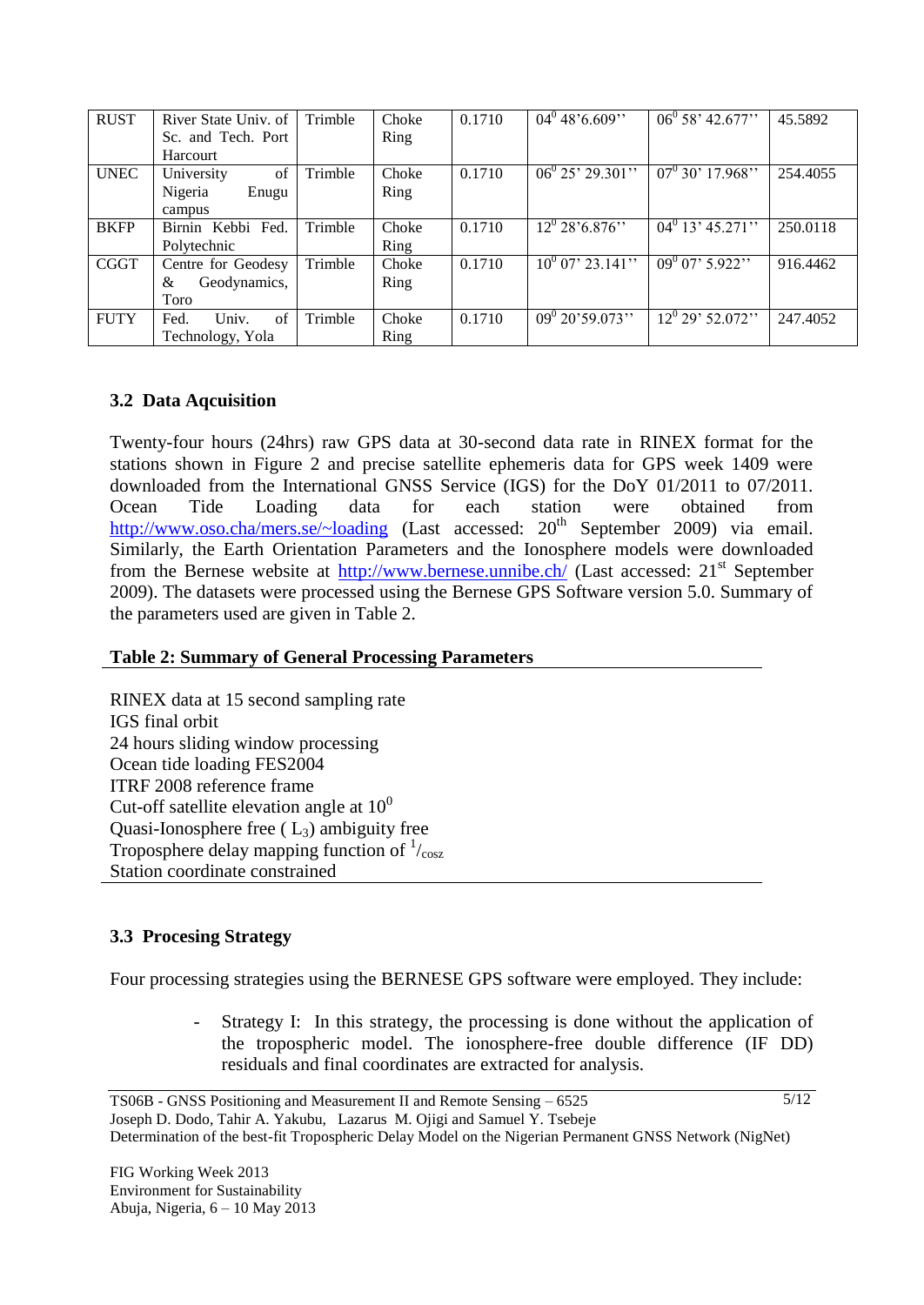- Strategy II: Processing with the application of the Refined Saastamoinen model and standard atmosphere, the IF DD residuals, final coordinates and the zenith tropospheric delay are extracted for analysis.
- Strategy III: Processing with the application of the Modified Hopfield model and standard atmosphere; the IF DD residuals, final coordinates and the zenith tropospheric delay are extracted for analysis.
- Strategy IV: Processing with the application of the Neil model and standard atmosphere; the IF DD residuals and final coordinates are extracted for analysis purpose.

## **4. ANALYSIS OF RESULT**

The analysis of the results was done based on the IF DD residuals, the final station coordinates and the zenith tropospheric delay obtained from each of the global tropospheric delay model.

#### **4.1 Assessment of the Tropospheric Delay Models on the basis of the Baseline IF DD Residual**

One of the tools used in the assessment of tropospheric model in a GPS network is the comparison of the baseline IF DD residuals over which the tropospheric models are being assessed (Don et al, 2004). The performance of the models is characterized by the Root Mean Square Error (RMSE). Fifteen baselines were formed from where the RMSE were computed for all satellites. The results presented in Table 3.

Table 3 summarises the numerical results for all the baselines in terms of the RMS DD IF residuals. The IF DD residuals of strategy I (No model) have the largest magnitude of RMS compared to strategies II, III and IV respectively. This outcome was envisaged because no model was applied. The result indicates that, the three models were able to reduce the size of the residuals. No significant residual differences in the three models noticed. The FUTY-CGGT with the shortest baseline has RMS IF DD residual value of 8.1mm when no model is applied, while the longest baseline ULAG-FUTY has RMS value of 17.0m. This presupposes that, the tropospheric delay is distance-dependent error. The longer the baseline; the more the effect of the troposphere. The refined Saastamoinen model gives a better result.

| <b>Baseline</b>  | <b>Baseline</b> | Total RMS error (mm) of IF DD |                       |                           |       |  |  |
|------------------|-----------------|-------------------------------|-----------------------|---------------------------|-------|--|--|
|                  | Length<br>(km)  | No<br>Model                   | Saastamoinen<br>Model | Modified Neil<br>Hopfield | Model |  |  |
| BKFP-CGGT        | 595.1           | 11.3                          | 8.1                   | 8.2                       | 8.5   |  |  |
| <b>BKFP-FUTY</b> | 974.8           | 10.4                          | 8.9                   | 9.1                       | 9.3   |  |  |
| <b>BKFP-RUST</b> | 906.2           | 13.6                          | 9.8                   | 10.0                      | 10.5  |  |  |
| RUST-CGGT        | 636.2           | 15.8                          | 9.7                   | 9.8                       | 10.2  |  |  |
| <b>RUST-FUTY</b> | 794.3           | 16.0                          | 10.0                  | 10.6                      | 10.6  |  |  |

| <b>Table 3:</b> Summary statistics of baseline RMS DD IF residual |  |  |  |  |
|-------------------------------------------------------------------|--|--|--|--|
|-------------------------------------------------------------------|--|--|--|--|

TS06B - GNSS Positioning and Measurement II and Remote Sensing – 6525 Joseph D. Dodo, Tahir A. Yakubu, Lazarus M. Ojigi and Samuel Y. Tsebeje Determination of the best-fit Tropospheric Delay Model on the Nigerian Permanent GNSS Network (NigNet)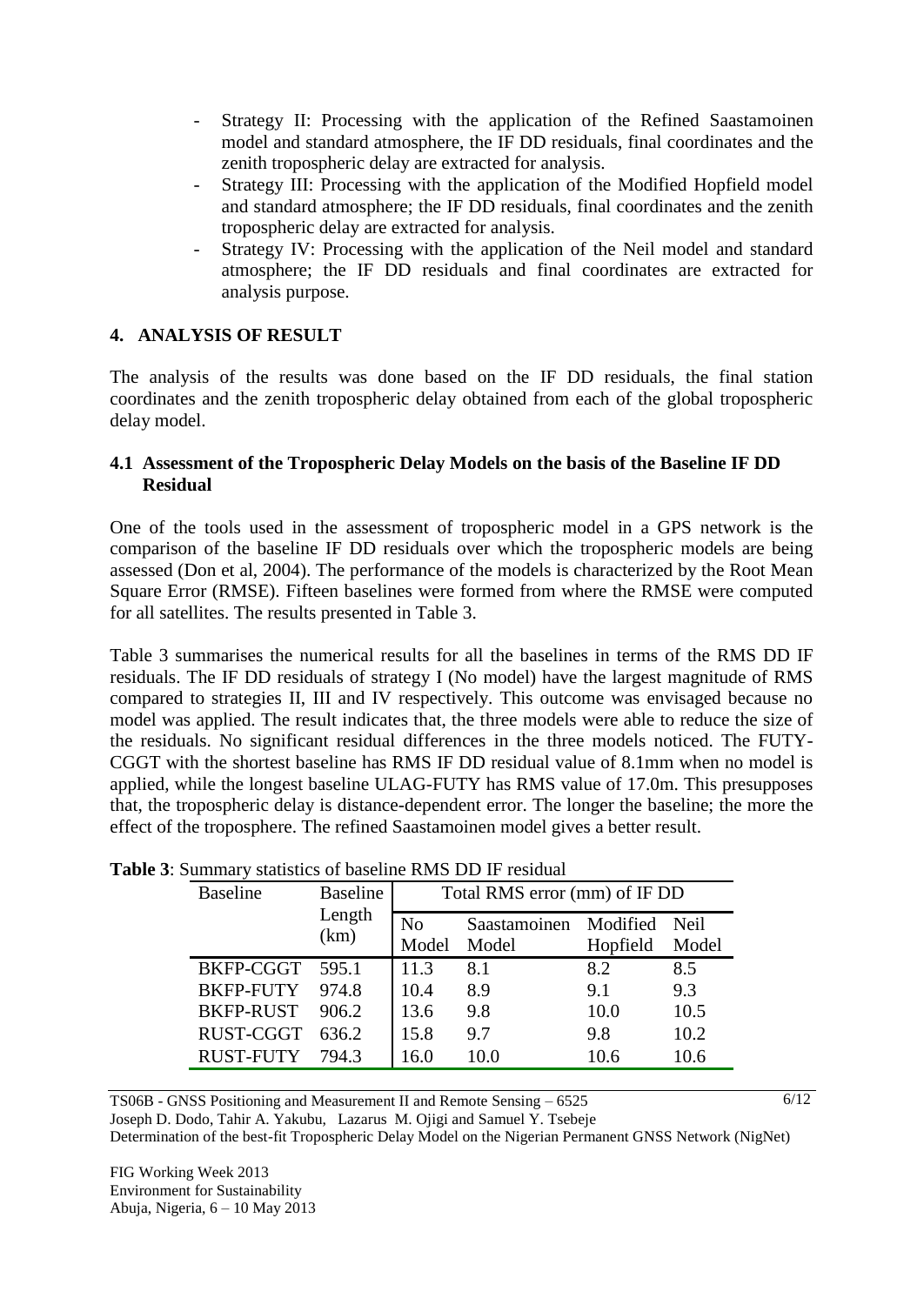| <b>BKFP-ULAG</b> | 667.1  | 11.9 | 8.5  | 8.6  | 8.7  |
|------------------|--------|------|------|------|------|
| ULAG-            | 749.1  | 16.3 | 8.6  | 8.5  | 8.6  |
| <b>CGGT</b>      |        |      |      |      |      |
| ULAG-            | 1060.5 | 17.0 | 9.0  | 9.4  | 9.2  |
| <b>FUTY</b>      |        |      |      |      |      |
| ULAG-            | 440.4  | 14.9 | 9.2  | 9.6  | 14.0 |
| <b>RUST</b>      |        |      |      |      |      |
| <b>BKFP-UNEC</b> | 762.6  | 13.2 | 8.6  | 8.8  | 9.1  |
| <b>UNEC-</b>     | 446.7  | 12.3 | 8.7  | 8.3  | 10.6 |
| <b>CGGT</b>      |        |      |      |      |      |
| <b>UNEC-</b>     | 940.1  | 13.5 | 9.0  | 9.1  | 9.1  |
| <b>FUTY</b>      |        |      |      |      |      |
| UNEC-RUST        | 188.8  | 11.9 | 11.3 | 11.2 | 13.0 |
| <b>UNEC-</b>     | 455.2  | 12.3 | 8.8  | 8.4  | 9.7  |
| <b>ULAG</b>      |        |      |      |      |      |
| <b>FUTY-</b>     | 381.0  | 8.1  | 8.7  | 9.0  | 8.5  |
| <b>CGGT</b>      |        |      |      |      |      |

Further assessment in Table 4 provides the percentile improvement in the RMS DD IF residuals for strategies II, III and IV respectively. From the table, percentage improvement varies from 8% to 91%. The refined Saastamoinen model has the most percentage improvement in the network with an average of 44.6%. The modified Hopfield and Neil models show almost the same percentage improvements.

**Table 4**: Percentage improvement in the RMS DD IF residuals after applying tropospheric delay models

| <b>Baseline</b>  | Refined      | Modified      | Neil  |
|------------------|--------------|---------------|-------|
|                  | Saastamoinen | Hopfield      | Model |
|                  | Model $(\%)$ | Model $(\% )$ | (% )  |
| BKFP-CGGT        | 39.51        | 37.805        | 32.9  |
| <b>BKFP-FUTY</b> | 16.85        | 14.286        | 11.8  |
| <b>BKFP-RUST</b> | 38.78        | 36.000        | 29.5  |
| RUST-CGGT        | 62.89        | 61.224        | 54.9  |
| <b>RUST-FUTY</b> | 60.00        | 50.943        | 50.9  |
| <b>BKFP-ULAG</b> | 40.00        | 38.372        | 36.8  |
| ULAG-CGGT        | 89.53        | 91.765        | 89.5  |
| <b>ULAG-FUTY</b> | 44.44        | 38.298        | 41.3  |
| <b>ULAG-RUST</b> | 61.96        | 55.208        | 6.4   |
| <b>BKFP-UNEC</b> | 53.49        | 50.000        | 45.1  |
| UNEC-CGGT        | 41.38        | 48.193        | 16.0  |
| UNEC-FUTY        | 50.00        | 48.352        | 48.4  |
| <b>UNEC-RUST</b> | 5.31         | 6.250         | 8.5   |
| <b>UNEC-ULAG</b> | 39.77        | 46.429        | 26.8  |
| FUTY-CGGT        | 25.29        | 21.111        | 28.2  |

TS06B - GNSS Positioning and Measurement II and Remote Sensing – 6525 Joseph D. Dodo, Tahir A. Yakubu, Lazarus M. Ojigi and Samuel Y. Tsebeje Determination of the best-fit Tropospheric Delay Model on the Nigerian Permanent GNSS Network (NigNet)  $7/12$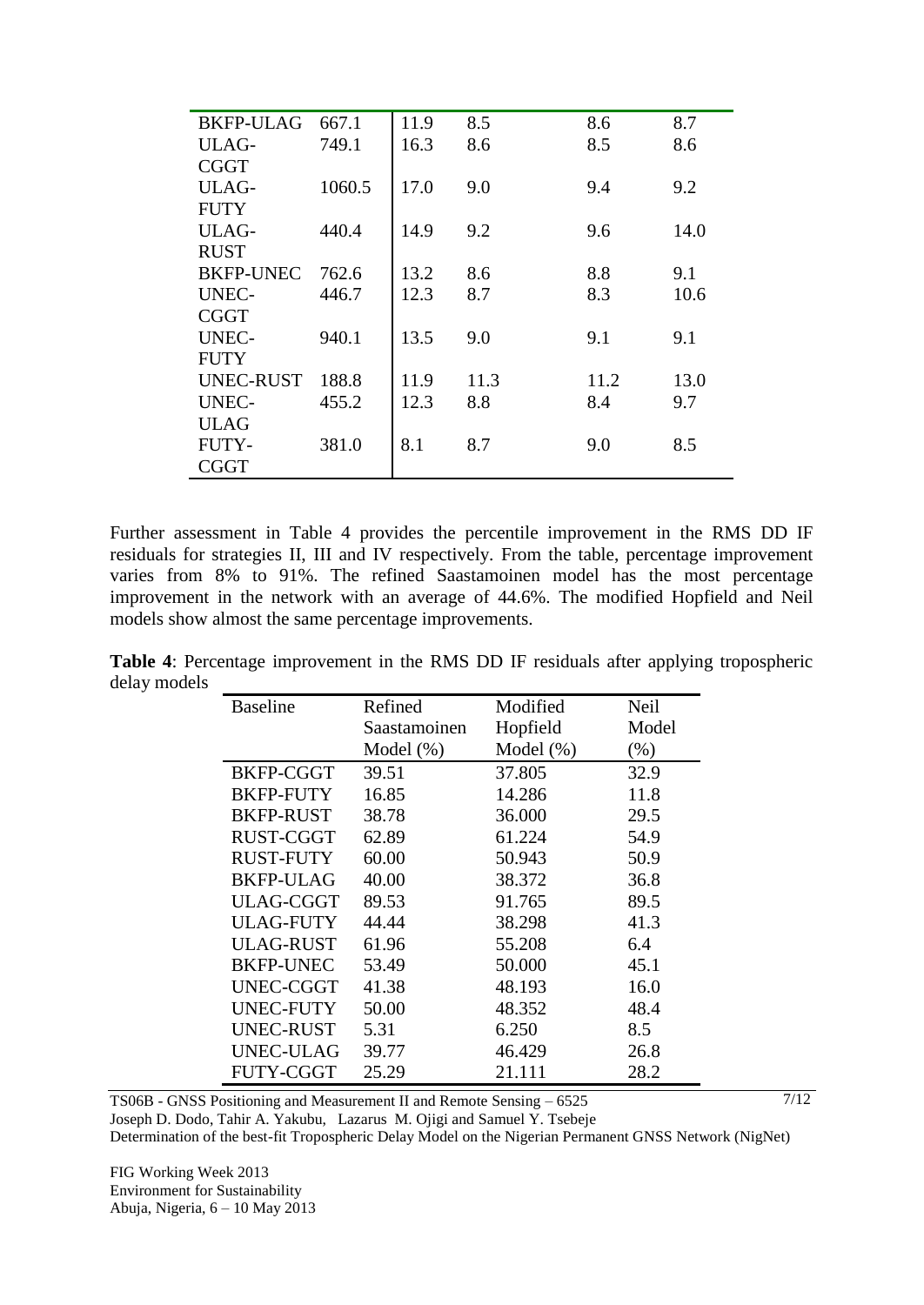| Average<br>1111 | . . | ີ<br>. | A |
|-----------------|-----|--------|---|

#### **4.2 Assessment of the Tropospheric Models in the Position Domain**

To study the tropospheric delay models on the estimated station coordinates, the coordinate differences of the station in the North, East and Up components were computed and analysed. Figures 3, 4, and 5 show the standard deviation of the coordinates in North, East and Up components.



**Figure 3:**Standard deviation in the North component

The result reveals that, the Saastamoinen and Hopfield models show no significant deviations in the North and East components respectively. However, the differences in the application of the tropospheric delay models reveals that, the Saastamoinen model shows considerable improvement with network standard deviation of 5.02m, 3.72m in the north and east component respectively, while the Hopfield Model followed closely with network standard deviation of 5.22m and 3.8m in the north and east components respectively.



**Figure 4**: Standard deviation in the East component

TS06B - GNSS Positioning and Measurement II and Remote Sensing – 6525 Joseph D. Dodo, Tahir A. Yakubu, Lazarus M. Ojigi and Samuel Y. Tsebeje Determination of the best-fit Tropospheric Delay Model on the Nigerian Permanent GNSS Network (NigNet)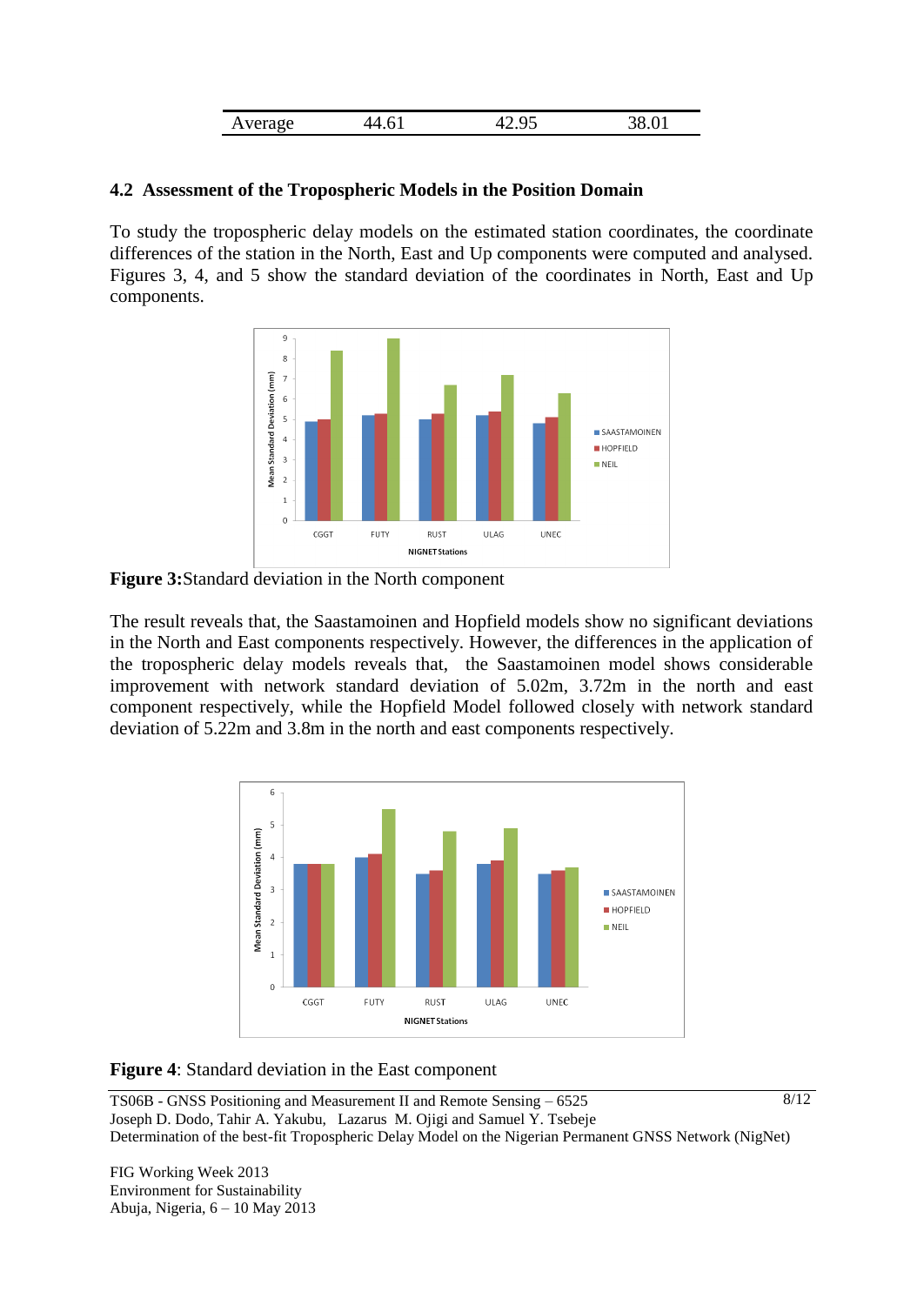

**Figure 5**: Standard deviation in the Up component

# **5. MEAN ZENITH TROPOSPHERIC DELAY (ZTD) AT EACH STATION**

Tropospheric delay is calculated in the zenith direction over the GPS station, hence the term Zenith Tropospheric Delay (ZTD). The ZTD gives insight into the tropospheric conditions above the GPS site. Table 5 show the statistics of the zenith tropospheric delay for each of the GPS station based on the application of each tropospheric delay model.

The mean ZTD produced by the three tropospheric delay models range between 2.16m and 2.59m in the network. The Neil model has the highest ZTD values of 2.592m, while Saastamoinen has the lowest ZTD value of 2.162m. The Saastamoinen model has the lowest mean average network ZTD of 2.36m with the smallest RMS value of 0.0045m.

|               | <b>Refined Saastamoinen</b> |              |      |                | <b>Modified Hopfield</b> |              |      |                |      |                   |      |      |
|---------------|-----------------------------|--------------|------|----------------|--------------------------|--------------|------|----------------|------|-------------------|------|------|
| <b>Statio</b> |                             | <b>Model</b> |      |                |                          | <b>Model</b> |      |                |      | <b>Neil Model</b> |      |      |
| n             | Mea                         |              |      |                | Mea                      |              |      |                | Mea  |                   |      |      |
|               | n                           | <b>RMS</b>   | Max  | Min            | n                        | <b>RMS</b>   | Max  | Min            | n    | <b>RMS</b>        | Max  | Min  |
|               | (m)                         | (m)          | (m)  | (m)            | (m)                      | (m)          | (m)  | (m)            | (m)  | (m)               | (m)  | (m)  |
|               | 2.32                        | 0.004        | 2.33 | 2.30           | 2.34                     | 0.006        | 2.35 | 2.33           | 2.32 | 0.007             | 2.33 | 2.31 |
| <b>BKFP</b>   | 3                           |              |      | 3              |                          | 3            | ∍    | $\overline{2}$ | 6    | $\mathfrak{D}$    | 3    | 9    |
|               | 2.17                        | 0.003        | 2.18 | 2.16           | 2.18                     | 0.007        | 2.19 | 2.16           | 2.18 | 0.007             | 2.19 | 2.17 |
| <b>CGGT</b>   | $\overline{2}$              | 3            |      | $\overline{2}$ |                          | 6            | 5    | 9              | 2    | 8                 | 2    |      |
|               | 2.36                        | 0.004        | 2.37 | 2.35           | 2.36                     | 0.006        | 2.37 | 2.35           | 2.36 | 0.005             | 2.37 | 2.36 |
| <b>FUTY</b>   | 3                           |              | 6    | 2              | 4                        | 4            |      | 8              | 9    | 6                 | 5    | 2    |
|               | 2.48                        | 0.005        | 2.50 | 2.47           | 2.53                     | 0.005        | 2.56 | 2.52           | 2.56 | 0.007             | 2.59 | 2.52 |
| <b>RUST</b>   | 5                           | 5            | 3    |                | 5                        | 4            | 2    |                | 6    | 6                 | 2    | 9    |
|               | 2.43                        | 0.005        | 2.57 | 2.40           | 2.47                     | 0.005        | 2.51 | 2.42           | 2.53 | 0.006             | 2.57 | 2.47 |
| <b>ULAG</b>   | 5                           |              | 3    | 5              | 9                        | 8            |      | 2              | 9    |                   | 0    |      |

| <b>Table 7:</b> Statistics of the ZTD estimate at each GPS station |  |  |
|--------------------------------------------------------------------|--|--|
|--------------------------------------------------------------------|--|--|

TS06B - GNSS Positioning and Measurement II and Remote Sensing – 6525 Joseph D. Dodo, Tahir A. Yakubu, Lazarus M. Ojigi and Samuel Y. Tsebeje

Determination of the best-fit Tropospheric Delay Model on the Nigerian Permanent GNSS Network (NigNet)

9/12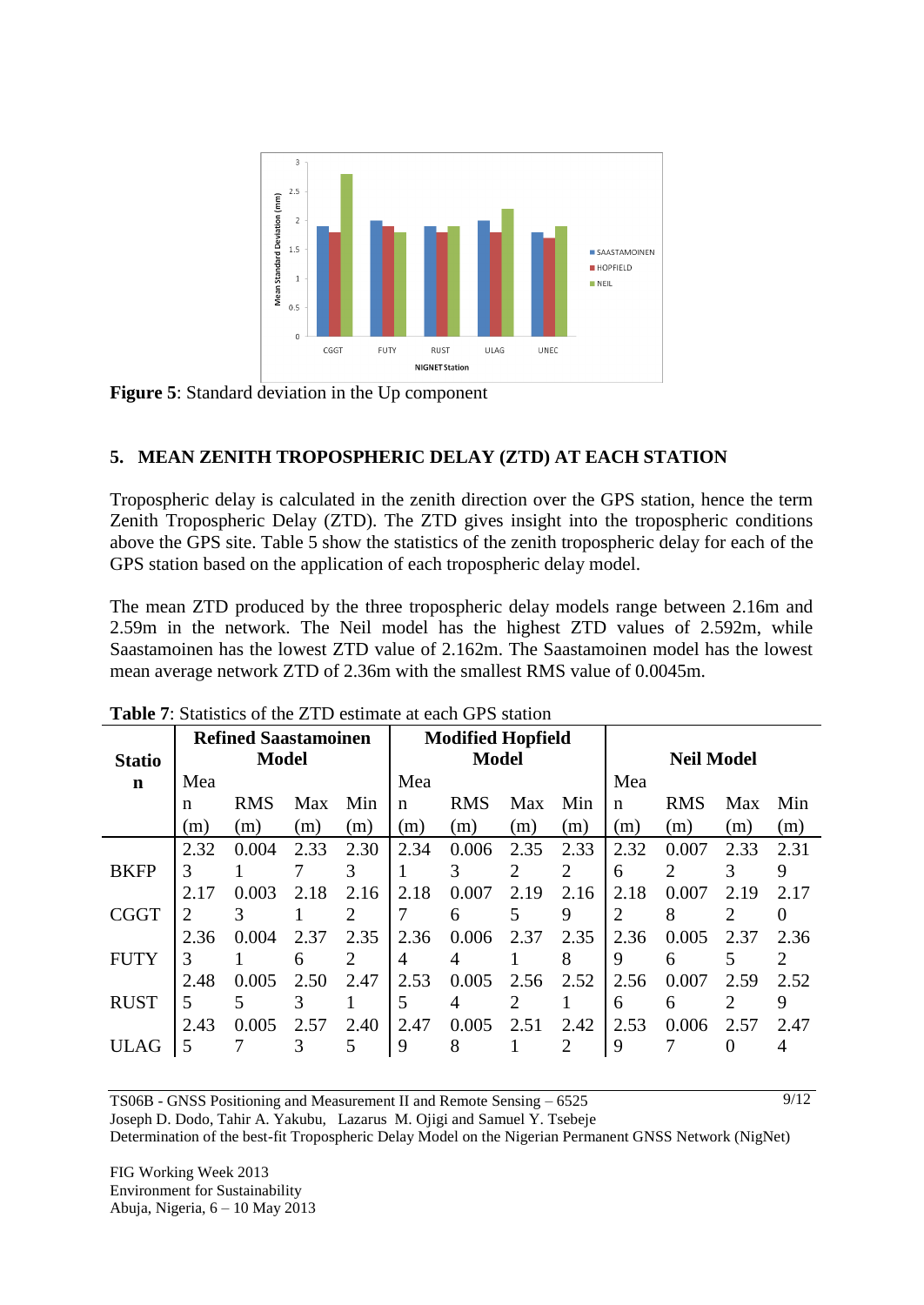| UNEC 2.38 0.004 2.41 2.33 2.40 0.005 2.42 2.38 2.40 0.007 2.44 2.38<br>UNEC 2 7 3 2 7 3 9 5 5 5 8 0 0 |  |  |  |  |  |  |
|-------------------------------------------------------------------------------------------------------|--|--|--|--|--|--|
| Avera   0.004 2.39 2.33 2.38 0.006 2.40 2.36 2.39 0.007 2.41 2.37<br>ge   2.36 5 1 6 6 1 3 5 8 1 7 2  |  |  |  |  |  |  |

#### **6. CONCLUSION**

This research has experimentally demonstrated the influence of different tropospheric models on the Nigerian Permanent GNSS Network. The residual tropospheric delay still affects the position precision. Increase in baseline length results in higher tropospheric effect, this is noticed on baseline ULAG-FUTY with the highest baseline length of 1060.5km.. Tropospheric delay increases during the morning hours and decreases at sunset. The three models investigated i.e. the Saastamoinen, Hopfield and Neil models show no significance difference in their performance; better improvements in the position domain were achieved by the application of the Saastamoinen model compared to Hopfield and Neil models. The Saastamoinen model produced a better mitigation of the tropospheric delay, with an average percentage improvement of 44.6% while; Hopfield and Neil models have 42.50% and 38.01% percentage improvement respectively. The result also indicates that, the Saastamoinen has the lowest mean average zenith tropospheric delay (ZTD) of 2.33m with RMS of 0.0045m. On the overall, the Saastamoinen model has better performance in the network in this research.

#### **REFERENCES**

- Ahn, Y. W., Lachapelle, G., Skone, S. and Sahm, S. (2006). Analysis of GPS RTK Performance using External NOAA Tropospheric Corrections Integrated with a Multiple Reference Station Approach. *GPS Solution*, 10, 171-186.
- Bingley, R. (2004). *GNSS Principles and Observables*., Nottingham, IESSG, University of Nottingham UK, M.Sc. Lecture Monograph.
- Dodo, J. D., and Kamarudin, M. N. (2008). Investigation on the Impact of Tropospheric Models on baseline precision in a local GPS network: Case of the Malaysian RTKnet. *Journal of Geomatics Vol. 2 No 1* pp 137-142
- Hofmann-Wellenhof, B., Lichtenegger, H. and Collins, J. (2001). *GPS, Theory and Practice*, Springer-Verlag Wien, New York.
- Hopfield, H. S (1969). Two Quartic Tropospheric Refractivity Profile for Correcting Satellite Data. *Journal of Geophysical Research* 74(18):4487-4499.
- Jatau, B., Fernandes, R.M.S., Adebomehin, A., and Goncalves, N (2010) NIGNET The New Permanent GNSS Network of Nigeria, *FIG Congress 2010 Facing the Challenges – Building the Capacity* Sydney, Australia, 11-16 April 2010.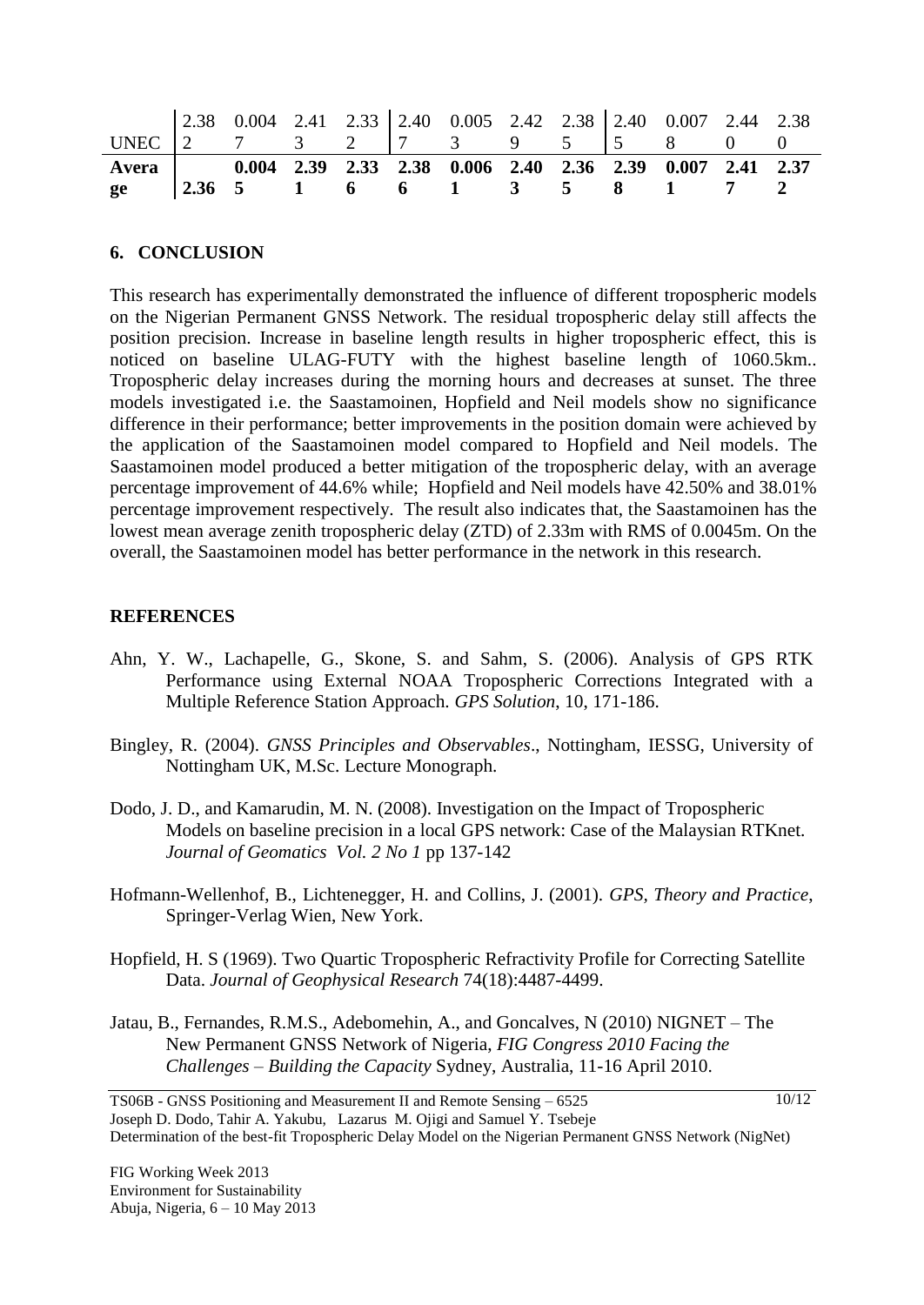- Leick, A (2004). *GPS Satellite Surveying, Third Edition*, 3rd ed. USA: John Willey & Sons, Inc.
- Neil, A.E (1996). Global Mapping for the Atmospheric Delay at Radio Wavelenghts. *Journal of Geophysical Research* 111(B2):3227-3246.
- Roberts, C., and Rizos, C. (2001). Mitigating Differential Troposphere for GPS-based Valcano Monitoring *5th International Symposium on Satellite*
- Rizos, C. (2002). Network RTK Research and Implementation A Geodetic Perspective. *Journal of Global Positioning System*, 1(2), 144-150.
- Saastamoinen, J (1973). Contribution to the theory of Atmosphere Refraction. *Bulletin of Geodesique* (105,106,107):279-298, 383-397, 13-34
- Satirapod, C., and Chalermwattanachai, P. (2005). Impact of Different Tropospheric Models on GPS Baseline Accuracy: Case Study in Thailand. *Journal of Global Positioning Systems*, 4(1-2), 36-40.
- Sickel, V., J. (2008). *GPS for Land Surveyors*, Taylor and Francis 3<sup>rd,</sup> Edition Florida, United State of America
- Tajul, A. M., Lim, S. , Yan, T. and Rizos, C. (2006). Mitigation of Distance-Dependent Errors for GPS Network Positioning. *International Global Navigation Satellite Systems Society IGNSS Symposium*, Surfers Paradise, Australia.
- Vollath, U., Buecherl, A., Landau, H., Pagels, C. and Wagner, B.(2000). Multi-Base RTK Positioning Using Virtual Reference Stations. *Inst. of Navigation, ION GPS-2000*, Salt Lake City, 22-19 September, 123-131.

## **BIOGRAPHICAL NOTES**

**Dr. Joseph D. Dodo** holds a PhD in Geomatic Engineering with specialisation in Satellite Positioning and Navigation/GNSS from the University of Technology Malaysia (2009). M.Sc. in Satellite Navigation Technology from University of Nottingham, UK (2004). He is a Chief Scientist and Head of the Space Geodetic Systems at the Toro Observatory, Centre for Geodesy and Geodynamics, Toro, Nigeria. His research interest covers Space Geodesy; Geodynamics/ Geo-hazards and Referemce Systems. He is a member of many professional bodies, such as IAG.